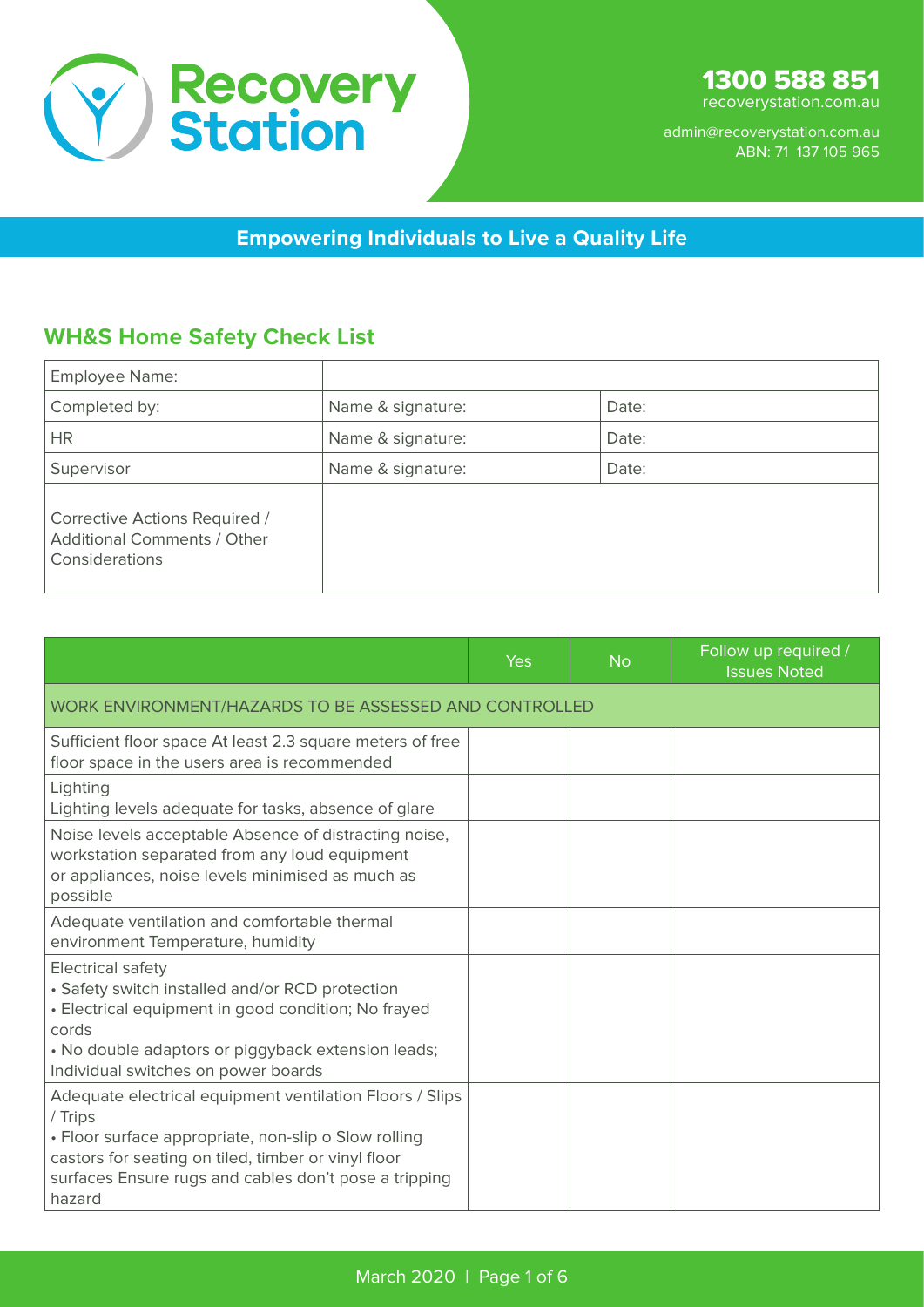

#### **Empowering Individuals to Live a Quality Life**

|                                                                                                                                                                                                                                                                                                                 | Yes | <b>No</b> | Follow up required /<br><b>Issues Noted</b> |
|-----------------------------------------------------------------------------------------------------------------------------------------------------------------------------------------------------------------------------------------------------------------------------------------------------------------|-----|-----------|---------------------------------------------|
| Storage<br>• Ensure storage shelves or filing cabinets are not<br>overloaded, and/or anchored when necessary Store<br>heaviest items on low shelves or drawers                                                                                                                                                  |     |           |                                             |
| Emergency<br>• Emergency phone numbers located near phone<br>• Suitable first aid supplies Fire protection equipment<br>/ Smoke alarm installed Adequate rest breaks and<br>postural variation every 30 minutes Change posture<br>regularly by stretching, standing, walking and gently<br>mobilising your body |     |           |                                             |
| Children<br>• Childcare tasks (such as feeding, nappy changing)<br>should not be performed in the designated workplace<br>area. Wherever possible children should be located in<br>an area beyond the immediate workplace.                                                                                      |     |           |                                             |
| Control potential risks such as heavy objects falling<br>from the desk top (e.g. a child pulling a computer<br>screen downward), sharps (scissors, staplers), electrical<br>hazards (power points, metal objects, water).                                                                                       |     |           |                                             |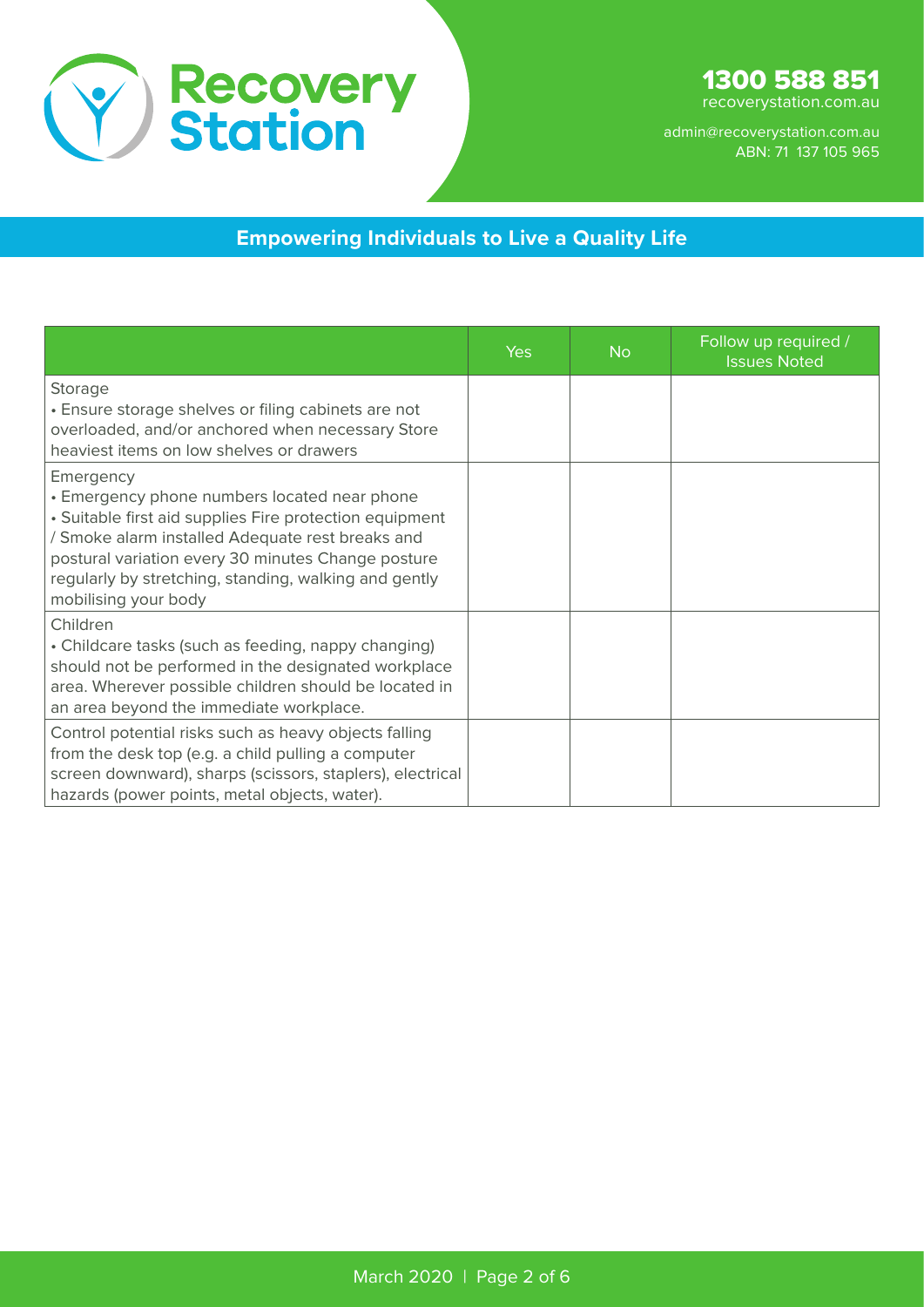

**Empowering Individuals to Live a Quality Life**

#### **Workstation Ergonomics**

Ergonomics is the process of designing or arranging workplaces, products and systems so that they fit the people who use them.

#### **Workstation**

See diagrams below for additional information on recommended workstation set up.

|                                                                                                                           | Yes | <b>No</b> | Follow up required /<br><b>Issues Noted</b> |
|---------------------------------------------------------------------------------------------------------------------------|-----|-----------|---------------------------------------------|
| <b>CHAIR</b>                                                                                                              |     |           |                                             |
| Feet are flat on the floor or footrest, hips/knees<br>$90^{\circ}$ - 110 $^{\circ}$                                       |     |           |                                             |
| If using a footrest is it set up appropriately?                                                                           |     |           |                                             |
| Seat depth is appropriate with no more than 80mm<br>(approx) of thigh unsupported, edge not pressing into<br>back of knee |     |           |                                             |
| Lumbar support fits into the small of the back                                                                            |     |           |                                             |
| Can the employee independently adjust the chair to<br>meet their needs?                                                   |     |           |                                             |

| <b>WORKSTATION</b>                                                                                                 |  |  |
|--------------------------------------------------------------------------------------------------------------------|--|--|
| Desk height adjusted so that the elbows are resting<br>near sides and at 90 - 100° angle                           |  |  |
| Keyboard is set up to ensure wrists are maintained in a<br>neutral position (e.g. Stilts are down on the keyboard) |  |  |
| The mouse is in easy reach and good working order.                                                                 |  |  |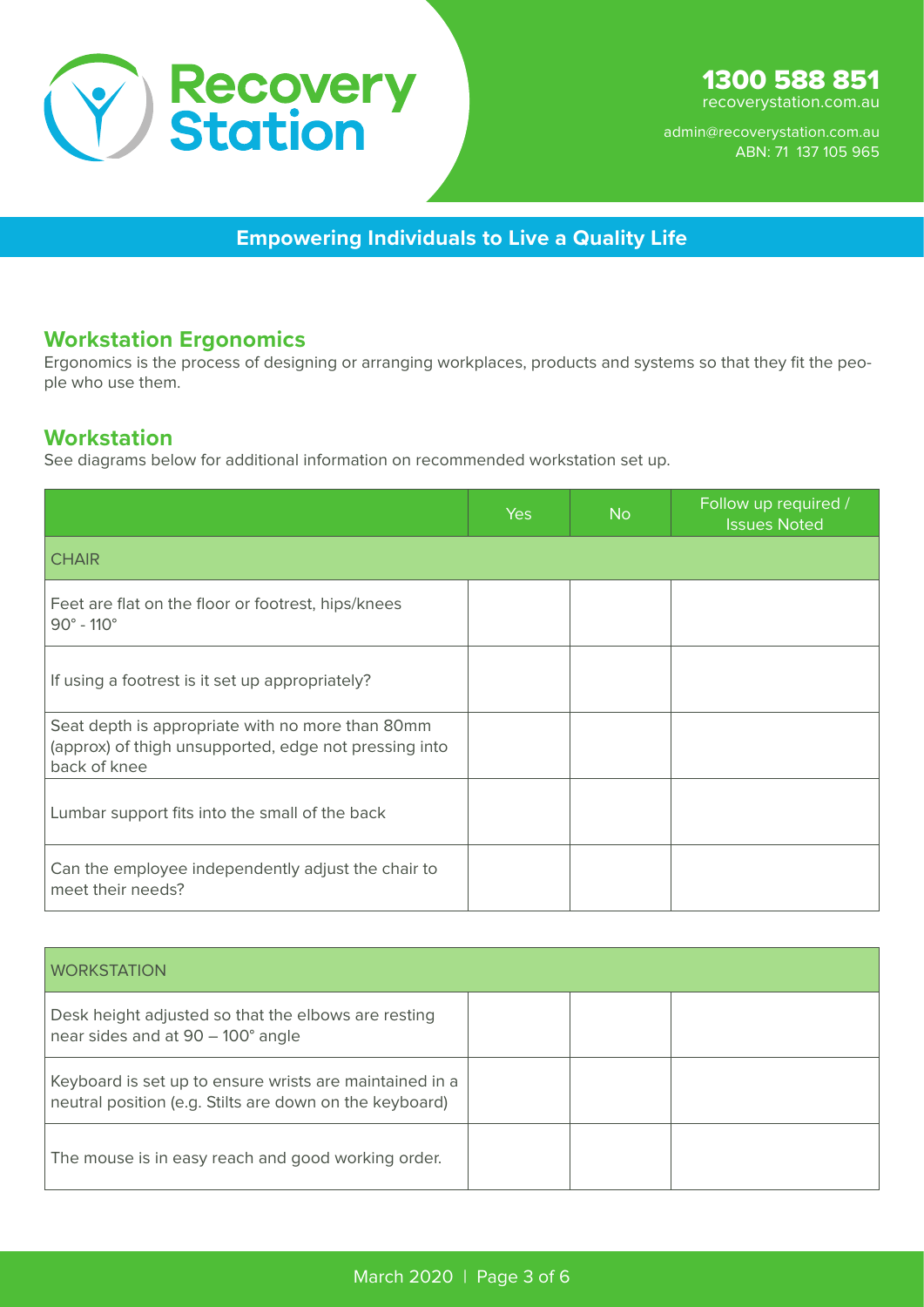

#### **Empowering Individuals to Live a Quality Life**

| The telephone or headset pick-up is within easy reach<br>on the desk                                               |  |  |
|--------------------------------------------------------------------------------------------------------------------|--|--|
| Does the person have a headset if they need it for<br>their work?                                                  |  |  |
| Is a document holder recommended?                                                                                  |  |  |
| If so, is a document holder provided and instructions<br>given on how to use it safely?                            |  |  |
| Other frequently used items are positioned to avoid<br>seated twisting/ bending/ extended reach to access<br>them? |  |  |
| Can the employee independently adjust the desk to<br>the right height? This includes sit/stand models              |  |  |

| <b>COMPUTER MONITORS</b>                                                                                                                                                 |  |  |
|--------------------------------------------------------------------------------------------------------------------------------------------------------------------------|--|--|
| The screen /monitor is in the correct position<br>(e.g. single monitor central to the seated keying<br>position)                                                         |  |  |
| If dual monitors are used are they set up:<br>- Directly next to each other?<br>- One off centre if use a "main screen"<br>- Centre them both if use both screen equally |  |  |
| The monitor/s is/are a comfortable reading distance?<br>Approximately at arm's reach / comfortable for user                                                              |  |  |
| The top of monitor/s or tool bar are at eye level to 30<br>degrees below?                                                                                                |  |  |
| Is the employee managing glare on their monitor?<br>(e.g. through closing blinds, moving the monitor or<br>changing the screen colour)                                   |  |  |
| Can the employee independently adjust their monitor<br>height to suit their needs?                                                                                       |  |  |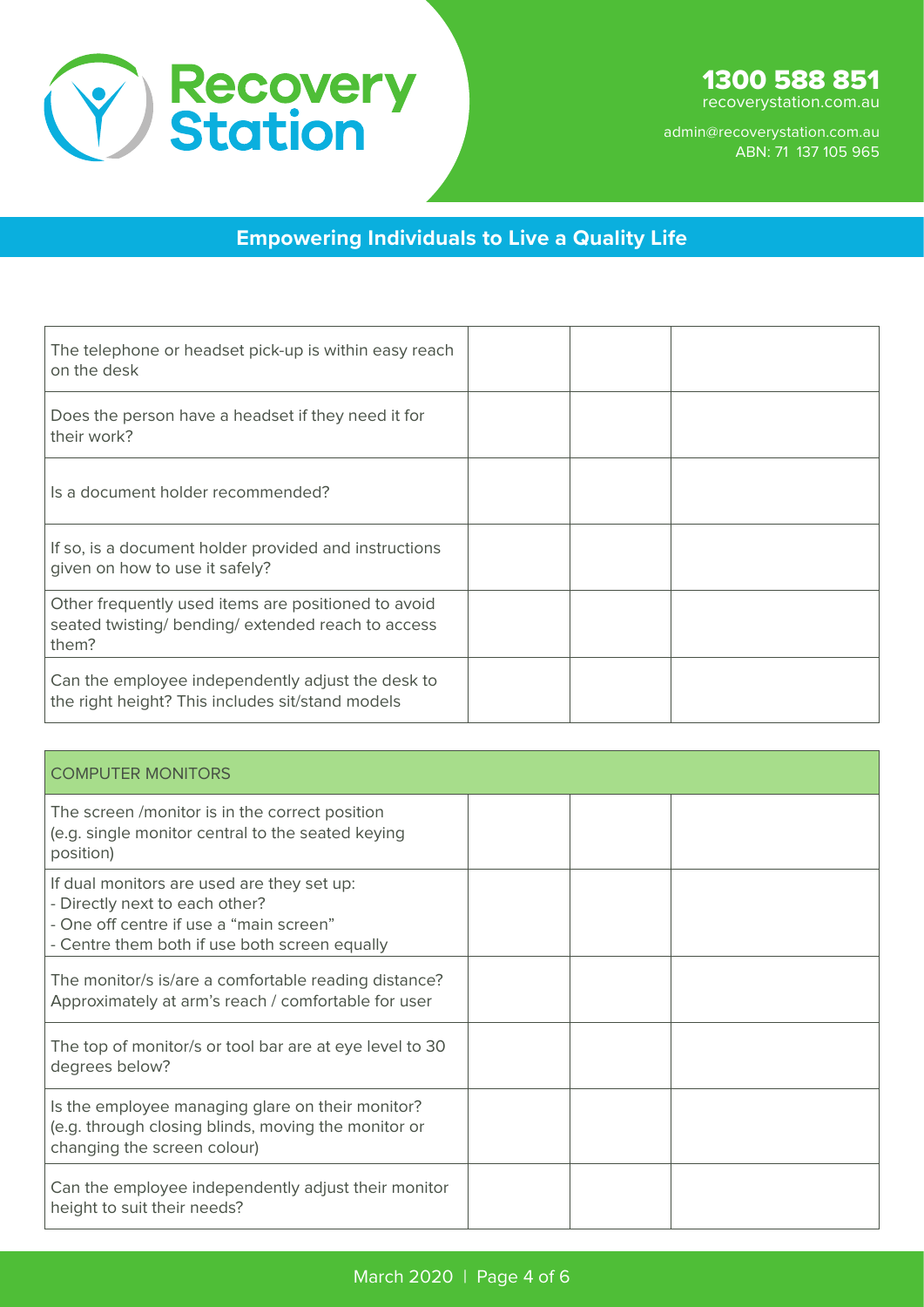

recoverystation.com.au

admin@recoverystation.com.au ABN: 71 137 105 965

# **Empowering Individuals to Live a Quality Life**

| <b>LAPTOP COMPUTERS</b>                          |  |  |
|--------------------------------------------------|--|--|
| Does the laptop have a docking station?          |  |  |
| If yes, is the employee using it?                |  |  |
| Is there a separate mouse and keyboard in place? |  |  |

| <b>WORK ORGANISATION &amp; WORK PRACTICES</b>                                                                          |  |  |  |  |
|------------------------------------------------------------------------------------------------------------------------|--|--|--|--|
| Has the employee modified work practices to reduce<br>repetitive movements?                                            |  |  |  |  |
| Is the employee using keyboard shortcuts as<br>alternative to the mouse?                                               |  |  |  |  |
| Has the employee set up a schedule for taking breaks<br>(e.g. in Outlook)                                              |  |  |  |  |
| Does the employee vary duties and alternate posture<br>from sitting to standing to avoid prolonged static<br>postures? |  |  |  |  |

| <b>OTHER</b> |  |  |
|--------------|--|--|
| N/A          |  |  |